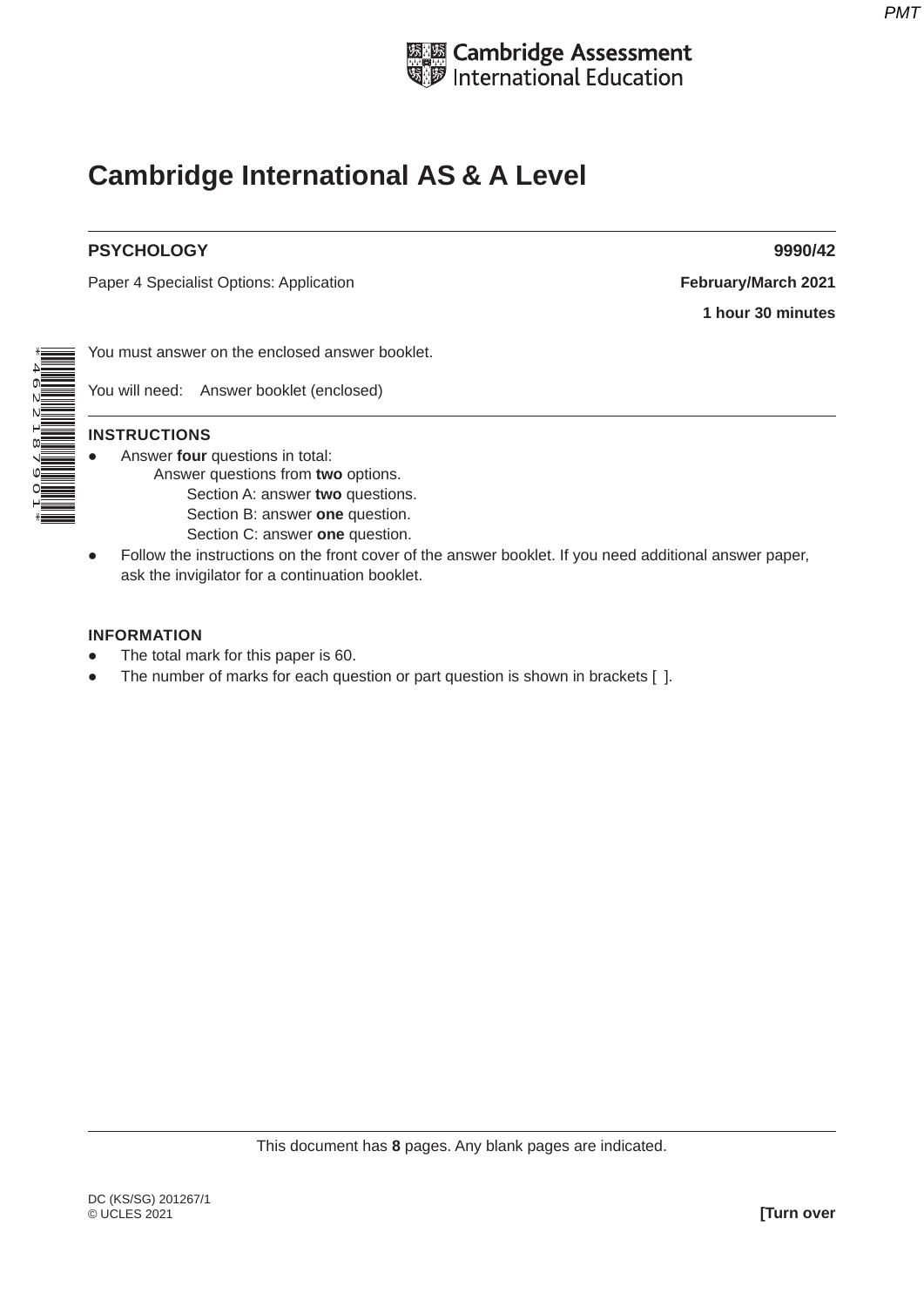# **Section A**

You must answer **two** questions from this section. Answer all the parts for the two questions you choose.

# **Psychology and abnormality**

**1** Ost and Westling (1995) compared the effectiveness of applied relaxation (AR) with cognitive-behavioural therapy (CBT) when treating 38 patients for panic disorder. They gathered data in three phases at different times: pre-intervention (baseline), post-intervention and at a follow-up.



# **Fig. 1.1 Graph to show frequency of panic attacks**

 **(a)** Give **two** conclusions from Fig. 1.1. [2]

- **(b)** Outline **two** ways in which Ost and Westling (1995) gathered data during these phases. [4]
- **(c) (i)** Explain how the treatment of the applied relaxation (AR) group differed from the treatment of the CBT group in this study. [2]
	- **(ii)** Explain how the physiological effect of applied relaxation is different from the physiological effect of applied tension. [2]
- **(d)** Some treatment and management techniques for anxiety disorders involve learning; these are called behavioural techniques.

Discuss the strengths and weaknesses of using behavioural techniques to treat anxiety disorders. You should include a conclusion in your answer. [5]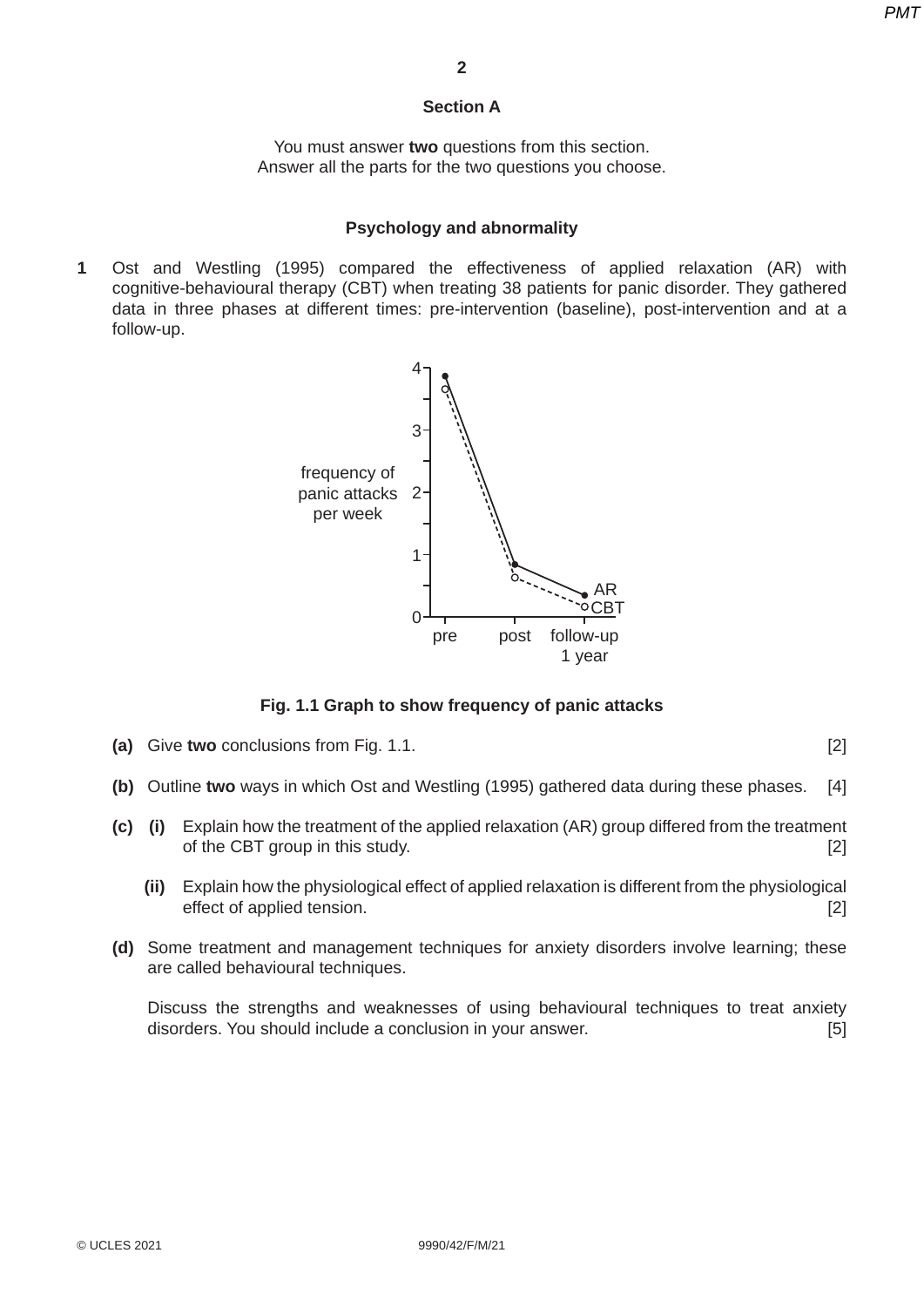### **Psychology and consumer behaviour**

- **2** Guéguen et al. (2007) conducted a field experiment to test whether playing music in the background, the independent variable, had any effect on the shopping behaviour of their customers. They gathered quantitative data in three ways.
	- **(a)** Explain what is meant by a 'dependent variable'. [2]
	- **(b)** Outline **two** of the dependent variables in the study by Guéguen et al. (2007). [4]
	- **(c)** The data collected in this study was quantitative.

Suggest **two** advantages of also gathering qualitative data in this study. [4]

 **(d)** Discuss the advantages and disadvantages of using field experiments to investigate the effect of background music on consumer behaviour. You should include a conclusion in your answer. [5]

### **Psychology and health**

**3** Weinstein (1980) asked students about their own chances of living past 80, getting lung cancer or having a heart attack before the age of 40, to investigate unrealistic optimism as an individual factor in changing health beliefs.

|  | (a) Explain what is meant by 'unrealistic optimism'. |  |
|--|------------------------------------------------------|--|
|--|------------------------------------------------------|--|

- **(b) (i)** Outline the 'measures of optimism' questionnaire. [2]
	- **(ii)** Outline the scale used by the students to answer the questionnaire items. [2]
- **(c)** Suggest **two** ways to assess unrealistic optimism, other than by a questionnaire using closed  $\alpha$  questions. Equations of the contract of the contract of the contract of the contract of the contract of the contract of the contract of the contract of the contract of the contract of the contract of the contract of
- **(d)** Discuss the advantages and disadvantages of assessing unrealistic optimism using students. You should include a conclusion in your answer. [5]

### **Psychology and organisations**

- **4** According to achievement motivation theory (McClelland, 1965), people have different needs. Some have a need for power or need for achievement, others have a need for affiliation.
	- **(a)** Explain what is meant by 'need for affiliation'. [2]
	- **(b)** Suggest **two** reasons why the need for affiliation is important in work environments. [4]
	- **(c)** Suggest how the needs of a manager in an organisation would differ from the needs of a worker. [4]
	- **(d)** Discuss the advantages and disadvantages of using self-report to measure need for achievement. You should include a conclusion in your answer. [5]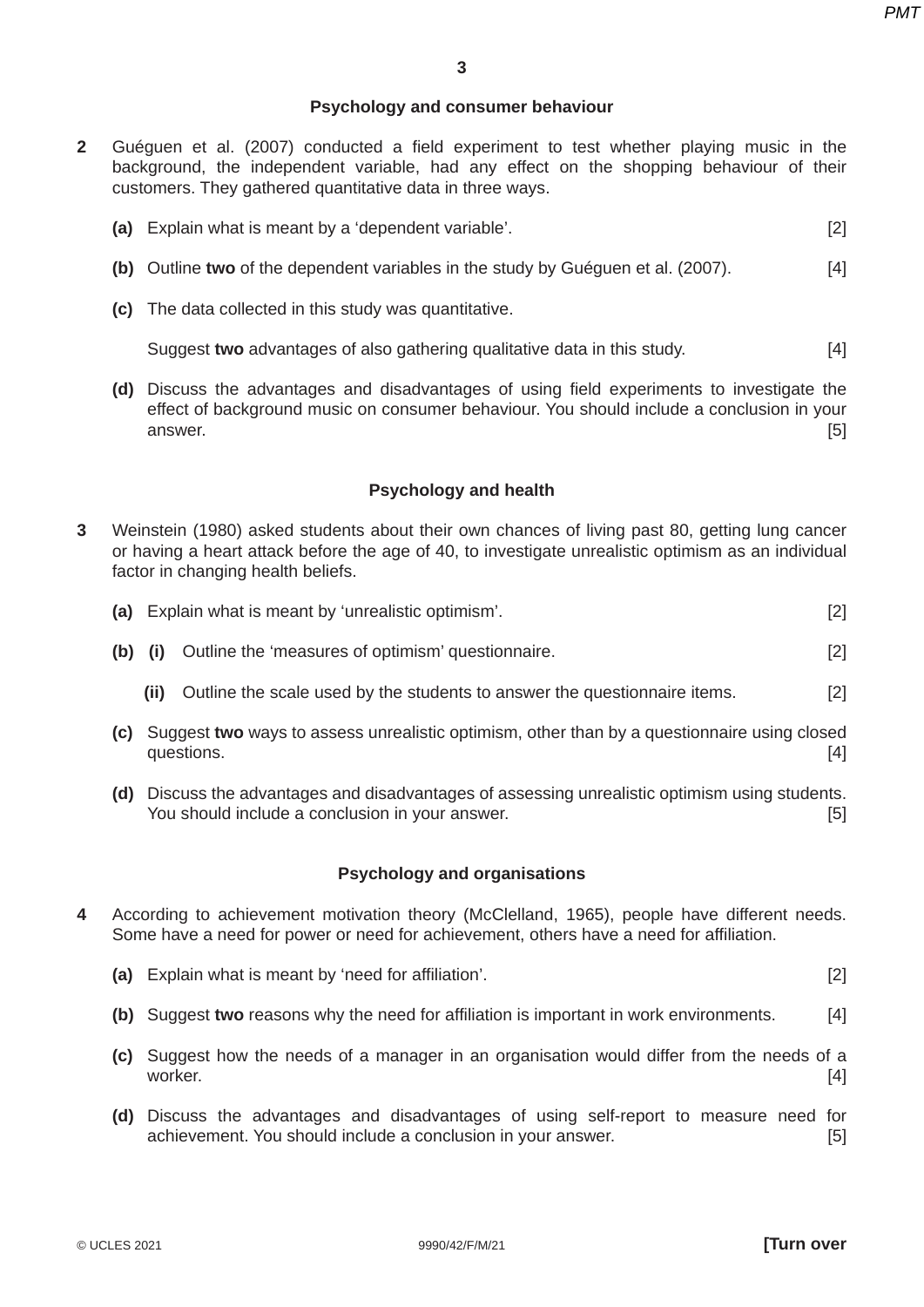#### **Section B**

You must answer **one** question from this section.

#### **Psychology and abnormality**

- **5 (a)** Design a study to test age differences in the effectiveness of rational emotive behaviour therapy for depression. [10] **interaction** is the contract of the contract of the contract of the contract of the contract of the contract of the contract of the contract of the contract of the contract of the contract of
	- **(b)** Explain the psychological and methodological evidence on which your study is based. [8]

#### **Psychology and consumer behaviour**

**6 (a)** Variables, such as lighting, colour and smell, affect pleasure arousal in retail environments.

Design a study using a questionnaire to investigate which of these variables is **most** likely to create a positive emotional response in a shopper. [10]

 **(b)** Explain the psychological and methodological evidence on which your study is based. [8]

#### **Psychology and health**

- **7 (a)** Design a study using an interview to investigate what important information patients need from a practitioner to help them improve their adherence. [10]
	- **(b)** Explain the psychological and methodological evidence on which your study is based. [8]

### **Psychology and organisations**

- **8 (a)** Design a study using observation to investigate whether a group follows the stages of development proposed by Tuckman (1965). **Example 20** (10)
	- **(b)** Explain the psychological and methodological evidence on which your study is based. [8]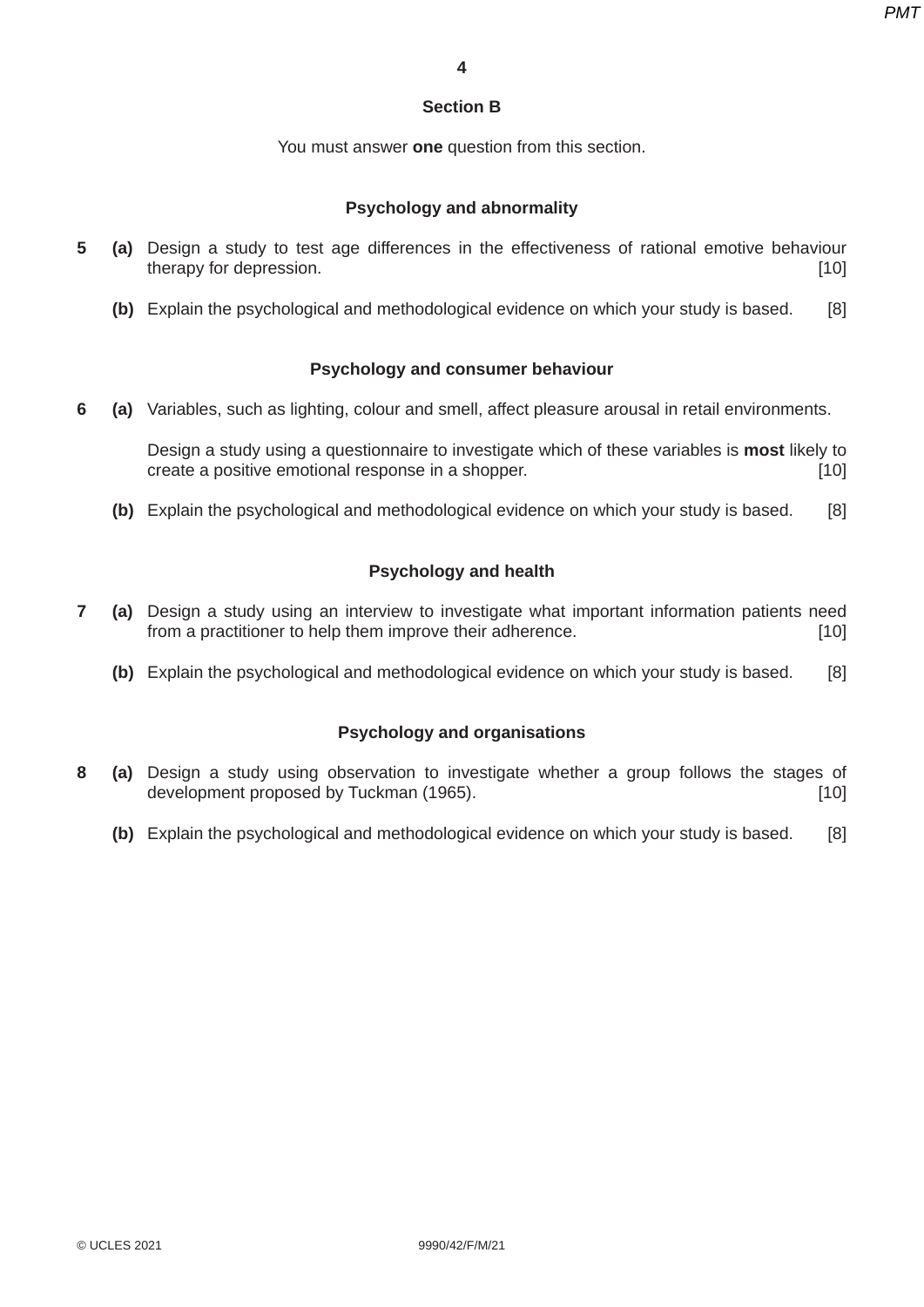# **Section C**

You must answer **one** question from this section.

# **Psychology and abnormality**

**9** '*The genetic explanation of phobias is better than all other explanations*.'

To what extent do you agree with this statement? Use examples of research you have studied to support your answer. [12] support your answer.

# **Psychology and consumer behaviour**

**10** '*Studies of consumer personality are irrelevant; there are no individual differences in the effectiveness of advertising*.'

To what extent do you agree with this statement? Use examples of research you have studied to support your answer. [12]

# **Psychology and health**

**11** '*The use of postal questionnaires is the best way to assess improvements in adherence to medical requests*.'

To what extent do you agree with this statement? Use examples of research you have studied to support your answer. **Example 20** Support your answer.

# **Psychology and organisations**

**12** '*Recognition, respect and a sense of belonging are the most important motivators at work*.'

To what extent do you agree with this statement? Use examples of research you have studied to support your answer. [12]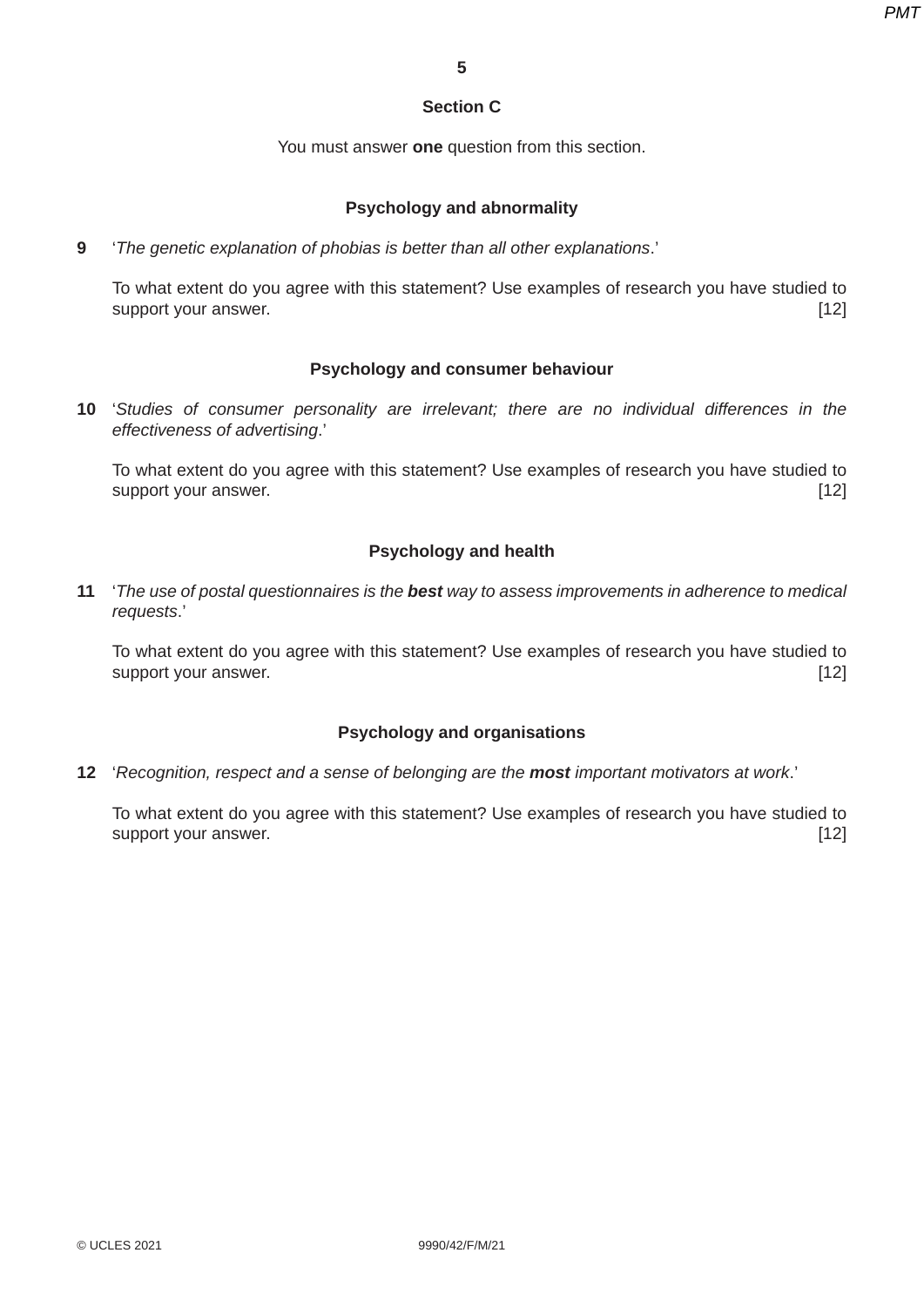# $6\phantom{a}$

### **BLANK PAGE**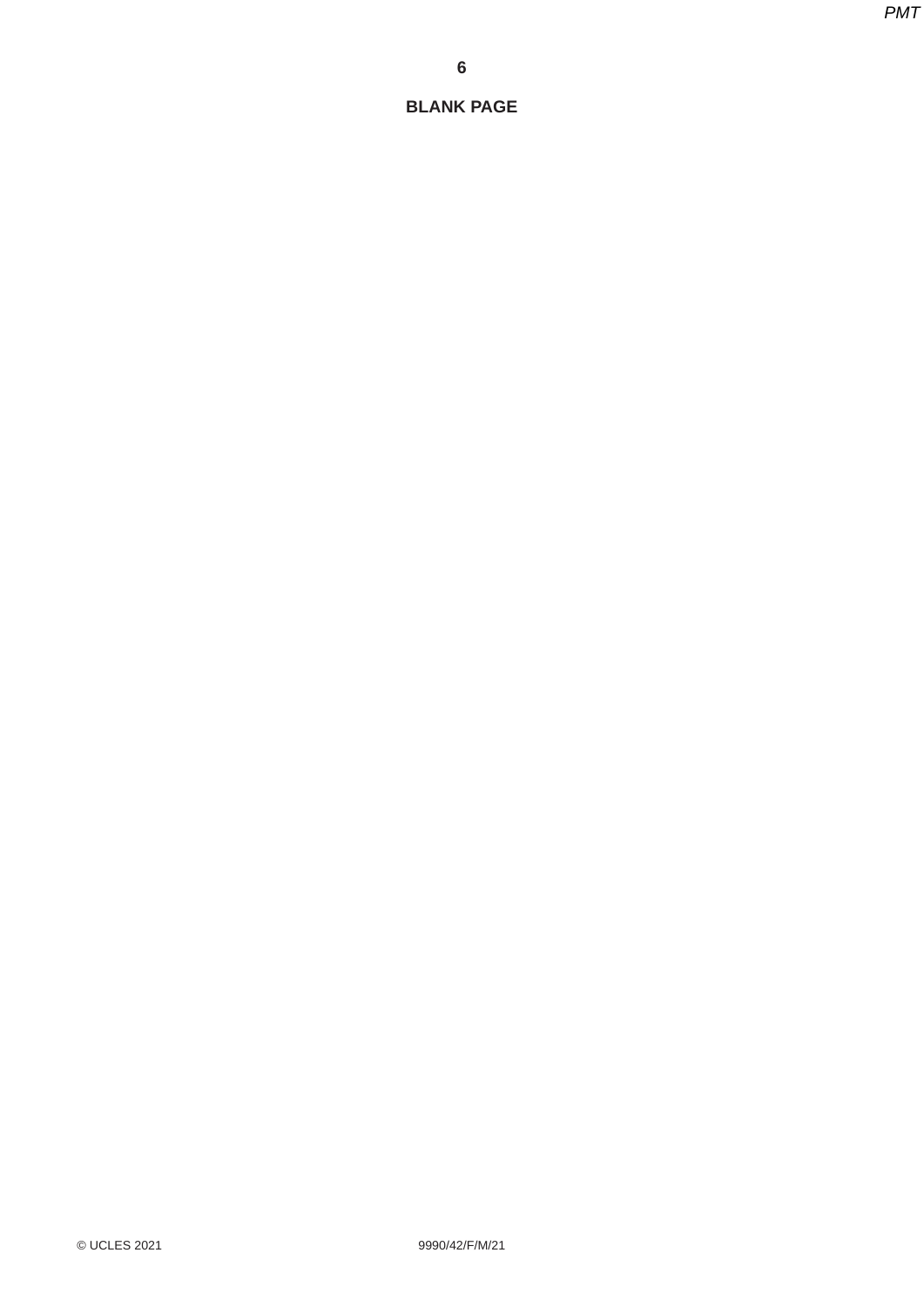# **BLANK PAGE**